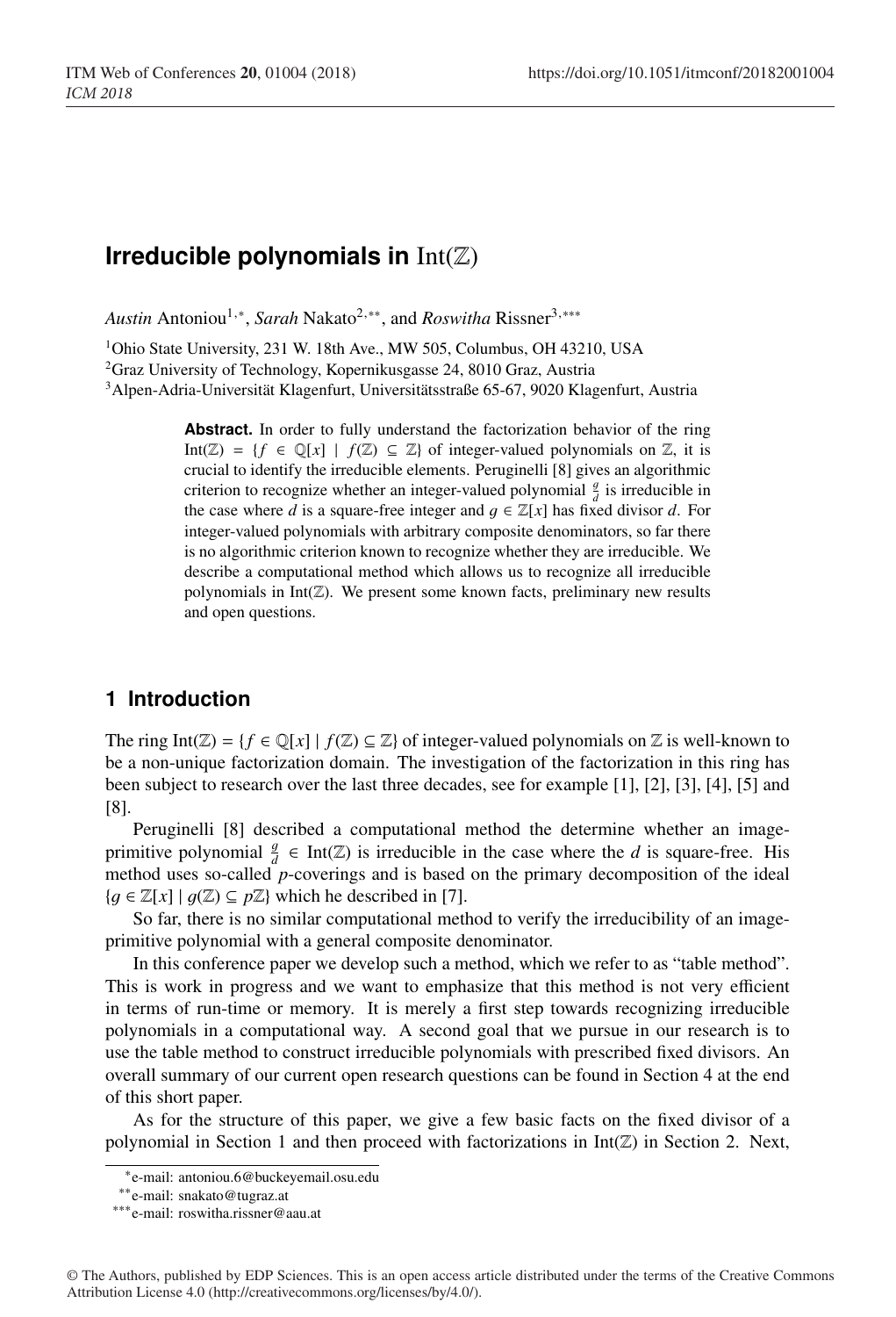in Section 3 we explain the table criterion and state the main result together with a few immediate corollaries. Finally, we conclude this short note in Section 4 with open questions that we want to answer in a full version.

## **Preliminaries**

Let  $g \in \mathbb{Z}[x]$  be a polynomial. It is easily seen that for  $d \in \mathbb{Z}$ ,  $\frac{g}{d}$  is integer-valued on  $\mathbb Z$  if and only if *d* divides all values  $g(a)$  with  $a \in \mathbb{Z}$ . This motivates the definition of the fixed divisor.

**Definition 1.1.** For  $f \in Int(\mathbb{Z})$ , we define the *fixed divisor*  $d(f)$  to be

$$
d(f) = (f(a) \mid a \in \mathbb{Z}).
$$

We say *f* is *image-primitive* if  $d(f) = \mathbb{Z}$ .

**Remark 1.2.** It is well-known that there exist primitive polynomials in  $\mathbb{Z}[x]$  which are irreducible in both  $\mathbb{Z}[x]$  and  $\mathbb{Q}[x]$  but factor non-trivially in Int( $\mathbb{Z}$ ), for example,

$$
x^3 - x + 3 = 3 \cdot \frac{x^3 - x + 3}{3}.
$$

Note that  $x^3 - x + 3$  is primitive, but not image-primitive since  $d(x^3 - x + 3) = 3\mathbb{Z}$ . More generally, Chapman and McClain [3, Thm. 2.4] have shown that a primitive polynomial  $q \in$  $\mathbb{Z}[x]$  is irreducible in Int( $\mathbb{Z}$ ) if and only if q is image-primitive and irreducible in  $\mathbb{Z}[x]$ .

**Remark 1.3.** It is easily seen that  $d(fq) \subseteq d(f) d(q)$  for polynomials  $f, g \in Int(\mathbb{Z})$ . In general, equality does not hold. For example,  $d(x) = d(x - 1) = \mathbb{Z}$  but  $d(x(x - 1)) = 2\mathbb{Z}$ .

**Remark 1.4.** Assume that  $q \in \mathbb{Z}[x]$  is a primitive polynomial with fixed divisor  $d(q) = d\mathbb{Z}$ for an integer *d*. If *p* is a prime number with  $p \mid d$ , then  $q(a) \equiv 0 \mod p$  for all  $a \in \mathbb{Z}$  or equivalently, the residue class of q modulo p has p different roots in the field  $\mathbb{Z}/p\mathbb{Z}$ .

In particular, this implies that the prime decomposition of the fixed divisor of a primitive polynomial  $q \in \mathbb{Z}[x]$  can only contain prime numbers p with  $p \leq deg(q)$ .

This observation follows from a result of Pólya [9], cf. [10, Thm. 3.1].

#### **2 Factorizations in** Int(Z) **and the** σ **notation**

**Notation 2.1.** Let  $\mathbb{P} \subseteq \mathbb{Z}$  denote the set of (positive) prime elements and for each prime number  $p \in \mathbb{P}$ , we write  $v_p$  for the *p*-adic valuation.

Every polynomial  $f \in Int(\mathbb{Z})$  can be written as

$$
f = a \frac{\prod_{i \in I} g_i}{\prod_{p \in \mathbb{P}} p^{k_p}}
$$
(1)

where  $a \in \mathbb{Z}, G = (q_i)_{i \in I}$  is a finite family of primitive, irreducible polynomials  $q_i \in \mathbb{Z}[x]$  and  $k_p \in \mathbb{N}_0$  such that  $k_p = 0$  for all but finitely many  $p \in \mathbb{P}$ .

**Remark 2.2.** It follows from Remark 1.2 that irreducible polynomials in  $Int(\mathbb{Z})$  are necessarily image-primitive, that is,  $a = \pm 1$  in Equation (1). In the context of factorizations, the sign of *a* is not important. From now on, we assume  $a = 1$  whenever we consider image-primitive polynomials in  $Int(\mathbb{Z})$ .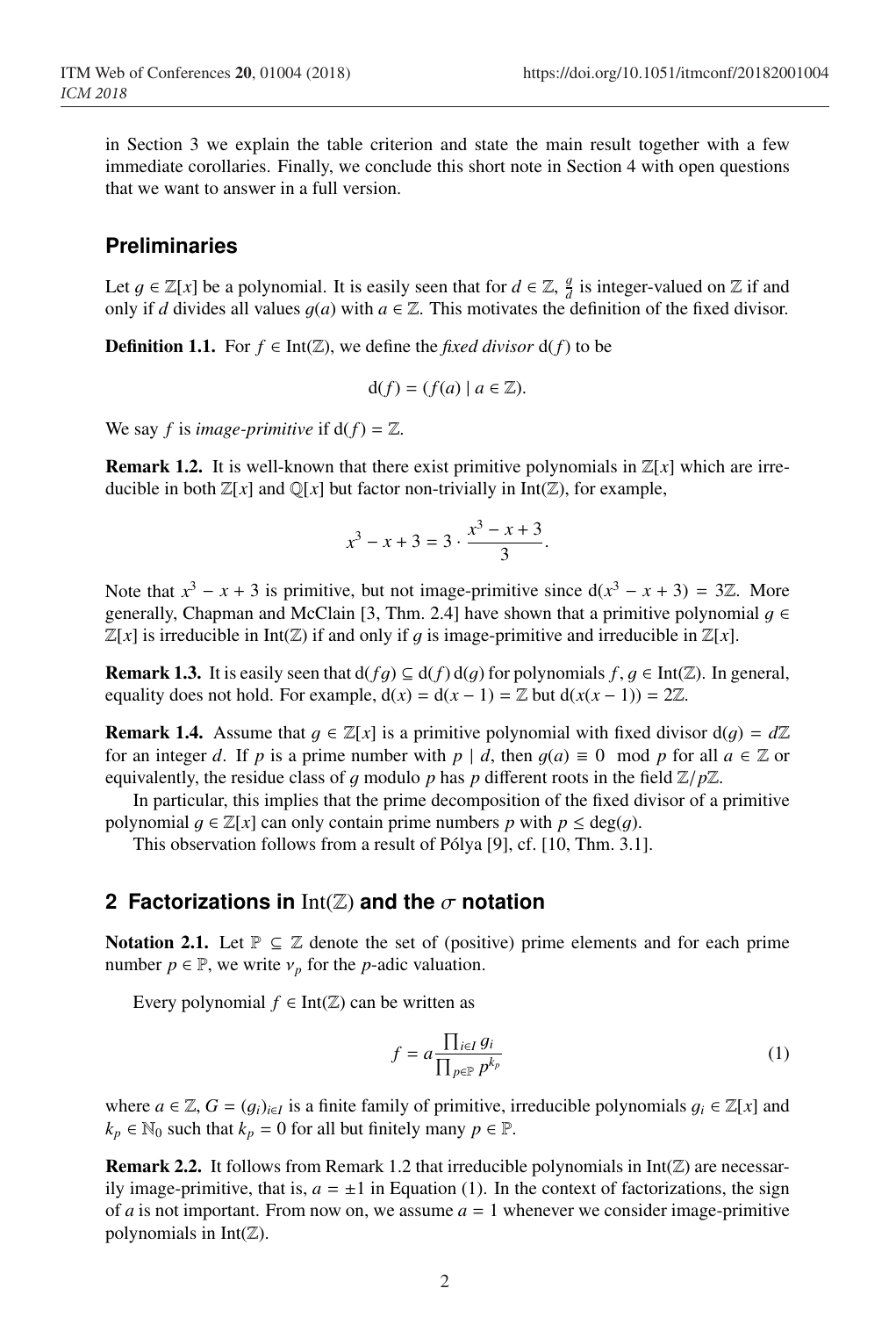$\Box$ 

Notation 2.3. Let  $G = (g_i)_{i \in I}$  be a finite family of polynomials  $g_i \in \mathbb{Q}[x]$  and  $J \subseteq I$  a subset. For a prime  $p \in \mathbb{P}$  and  $a \in \mathbb{Z}$ , we set

$$
\sigma_G^p(J) = \min_{a \in \mathbb{Z}} \sum_{j \in J} \nu_p(g_j(a)).
$$

**Lemma 2.4.** *Let*  $G = (g_i)_{i \in I}$  *be a finite family of polynomials*  $g_i \in \mathbb{Z}[x]$ *, p*  $\in \mathbb{P}$  *a prime number and J* ⊆ *I. Then the following assertions hold*

*(i)*  $\sigma_G^p(J) = v_p\left(d\left(\prod_{j\in J} g_j\right)\right)$  and

$$
(ii) \ \sigma_G^p(I) \geq \sigma_G^p(J) + \sigma_G^p(I \setminus J).
$$

*Proof.* (*i*): For  $k \in \mathbb{N}_0$ ,  $k = v_p \left( d \left( \prod_{j \in J} g_j \right) \right)$  if and only if for all  $a \in \mathbb{Z}$ ,  $v_p \left( \prod_{j \in J} g_j(a) \right) \ge k$ and there exists  $b \in \mathbb{Z}$  such that  $v_p\left(\prod_{j\in J}g_j(b)\right) < k+1$ . It follows immediately that

$$
\nu_p\left(\mathrm{d}\left(\prod_{j\in J} g_j\right)\right) = \min_{a\in\mathbb{Z}} \left(\nu_p\left(\prod_{j\in J} g_j(a)\right)\right) = \min_{a\in\mathbb{Z}} \sum_{j\in J} \nu_p(g_j(a)) = \sigma_G^p(J).
$$

(*ii*): Since  $\sum_{i \in I} v_p(g_i(a)) = \sum_{j \in J} v_p(g_j(a)) + \sum_{j \in I \setminus J} v_p(g_j(a))$  for all  $a \in \mathbb{Z}$ , the claim follows.

Lemma 2.4 states that  $\sigma_G^p(I)$  is a short-cut notation for the *p*-adic valuation of the fixed divisor of the polynomial  $\prod_{i \in I} g_i$ . This notation turns out to be useful. The next lemma states an easy but important result.

**Lemma 2.5.** *Let*  $G = (g_i)_{i \in I}$  *be a finite family of primitive, irreducible polynomials*  $g_i \in \mathbb{Z}[x]$ *and let*  $f = \frac{\prod_{i \in I} g_i}{\prod_{p \in P} p^{k_p}} \in \mathbb{Q}[x]$ *. Then*

- *(i)*  $f \in \text{Int}(\mathbb{Z})$  *if and only if*  $\sigma_G^p(I) \geq k_p$  *for all*  $p \in \mathbb{P}$  *and*
- *(ii)*  $f \in \text{Int}(\mathbb{Z})$  *is image-primitive if and only if*  $\sigma_G^p(I) = k_p$  *for all*  $p \in \mathbb{P}$ *.*

*Proof.* This follows immediately from Lemma 2.4 and Definition 1.1.

**Remark 2.6.** Let  $G = (g_i)_{i \in I}$  be a finite family of primitive, irreducible polynomials  $g_i \in \mathbb{Z}[x]$ such that  $f = \frac{\prod_{i \in I} g_i}{\prod_{p \in P} p^{k_p}} \in \text{Int}(\mathbb{Z})$  is image-primitive.

Assume that *f* is reducible in Int( $\mathbb{Z}$ ), that is,  $f = h\overline{h}$  factors into non-units  $h, \overline{h} \in \text{Int}(\mathbb{Z})$ . Since both *h* and  $\bar{h}$  divide  $f$  in Q[x] which is a unique factorization domain, it follows that *h* and  $\tilde{h}$  are of the form

$$
h = c \prod_{j \in J} g_j \quad \text{and} \quad \tilde{h} = \tilde{c} \prod_{j \in I \setminus J} g_j
$$

for a subset *J* ⊆ *I* and some *c*,  $\tilde{c} \in \mathbb{Q}$  with  $c\tilde{c} = \prod_{p \in \mathbb{P}} p^{-k_p}$ .

Furthermore,  $f$  is image-primitive, which implies that neither  $h$  nor  $\tilde{h}$  is a constant and hence  $\emptyset \neq J \subsetneq I$ .

Moreover, according to Lemmas 2.4 and 2.5 it follows that

$$
k_p = \sigma_G^p(I) \geq \sigma_G^p(J) \geq -\nu_p(c)
$$

and similarly

$$
k_p \geq -\nu_p(\tilde{c})
$$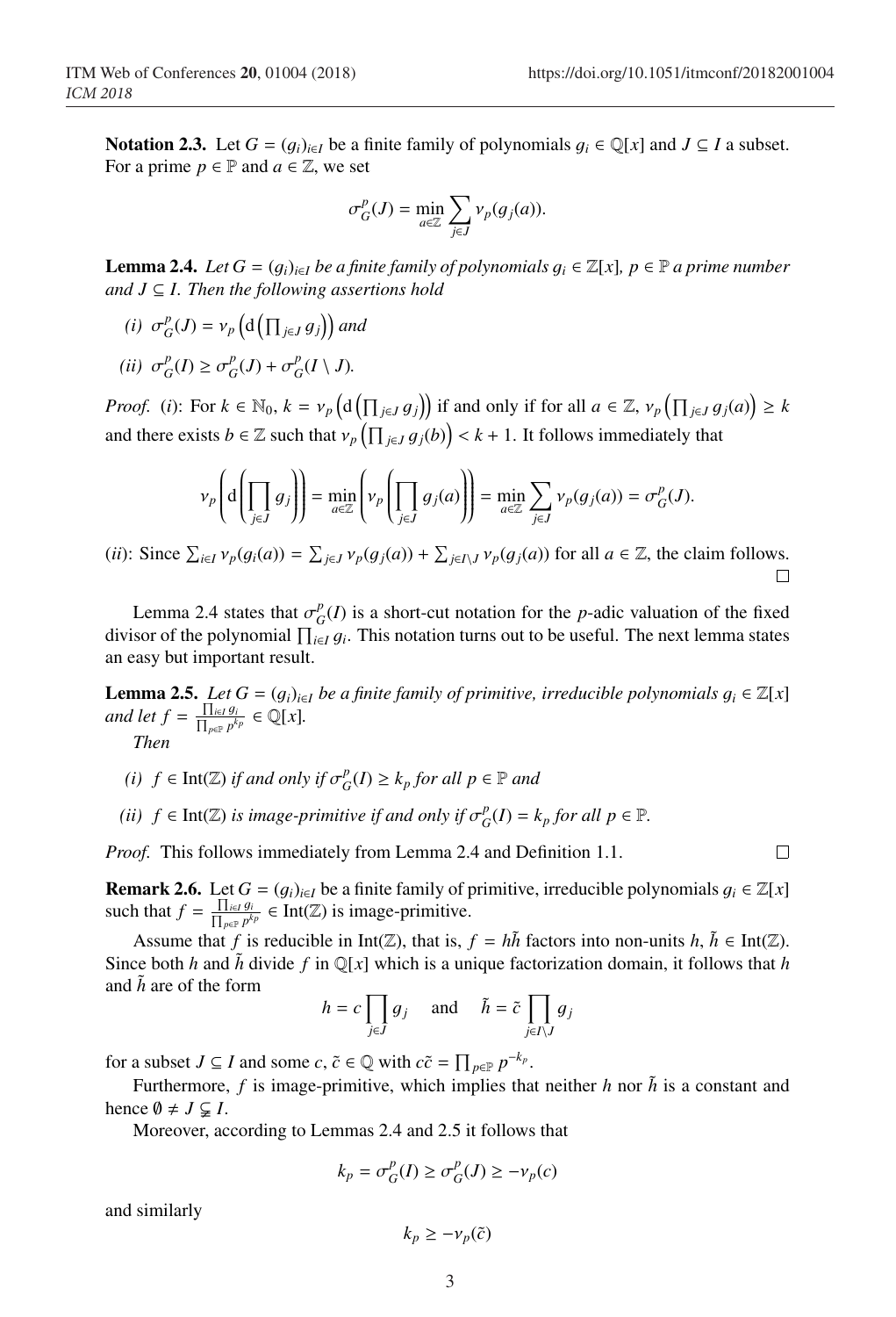for all prime numbers  $p \in \mathbb{P}$ .

On the other hand,  $v_p(c) + v_p(\tilde{c}) = -k_p$  holds for all primes  $p \in \mathbb{P}$  which implies that

 $-k_p \leq v_p(c), v_p(\tilde{c}) \leq 0.$ 

We can conclude that every factor of  $f$  in  $Int(\mathbb{Z})$  which is a non-unit is of the form

$$
\frac{\prod_{j\in J} g_j}{\prod_{p\in \mathbb{P}} p^{m_p}}
$$

where  $\emptyset \neq J \subseteq I$  and  $0 \leq m_p \leq k_p$  for all prime numbers  $p \in \mathbb{P}$ .

#### **3 Table method**

In this section, we develop a computational method to recognize whether an image-primivite polynomial  $f \in Int(\mathbb{Z})$  is irreducible. Moreover, if f is reducible, this technique can be used to find all factorizations of  $f$  in  $Int(\mathbb{Z})$ .

Following Remark 2.2, we can assume that *f* is of the form

$$
f = \frac{\prod_{i \in I} g_i}{\prod_{p \in \mathbb{P}} p^{k_p}}.
$$

**Remark 3.1.** We can determine  $\sigma_G^p(J)$  by computing the values  $\sum_{j\in J} v_p(g_j(a))$  for only finitely many  $a \in \mathbb{Z}$  because every polynomial  $g \in \mathbb{Z}[x]$  respects congruences, that is, if  $a \equiv b \mod p^k$ , then  $g(a) \equiv g(b) \mod p^k$ . In particular, this implies that if  $\sigma_G^p(J) = n$ , then there exists a  $0 \le a \le p^{n+1} - 1$  with  $\sum_{i \in J} v_p(g_i(a)) = n$ .

A strategy that we pursue in this work is to create a table as in Table 1. The last entry of

|   | $q_1$         | $q_2$         |                              |
|---|---------------|---------------|------------------------------|
|   | $v_p(g_1(0))$ | $v_p(g_2(0))$ | $\sum_{j\in J}\nu_p(g_j(0))$ |
|   | $v_p(g_1(1))$ | $v_p(g_2(1))$ | $\sum_{j\in J}\nu_p(g_j(1))$ |
|   |               |               |                              |
| a | $v_p(g_1(a))$ | $v_p(g_2(a))$ | $\sum_{j\in J}\nu_p(g_j(a))$ |
|   |               |               |                              |

Table 1. Template for table method

every row is greater than or equal to  $\sigma_G^p(J)$ . Say, we encounter the value *n* at the right end of one row. Then we only need to compute the table rows for  $0 \le a \le p^n - 1$ . Note that it is possible that this value is only reached in a row with  $a \geq p^n$  in which case we can stop the computation, see Example 3.2.

Note that the starting value  $a = 0$  is chosen randomly.

**Example 3.2.** We use Lemma 2.5 to determine whether  $\frac{x(x-1)(x-2)}{9}$  is in Int(Z). Let *G* =  $(g_1, g_2, g_3)$  with  $g_1 = x$ ,  $g_2 = x - 1$  and  $g_3 = x - 2$ . We compute  $\sigma_G^3({1, 2, 3})$  using the table method explained in Remark 3.1, see Table 2. Once we reach the fourth row we can stop further computations and conclude that  $\sigma_G^3({1, 2, 3}) = 1$ . Hence  $\frac{x(x-1)(x-2)}{9}$  is not integervalued on Z.

**Example 3.3.** From Table 2 and Lemma 2.5 we can conclude that  $\frac{x(x-1)(x-2)}{3}$  is in Int( $\mathbb{Z}$ ). It is also easily checked (for example using an additional table), that  $d(x(x-1)(x-2)) = 6\mathbb{Z}$  and hence  $\frac{x(x-1)(x-2)}{6}$  is an image-primitive polynomial in Int( $\mathbb{Z}$ ).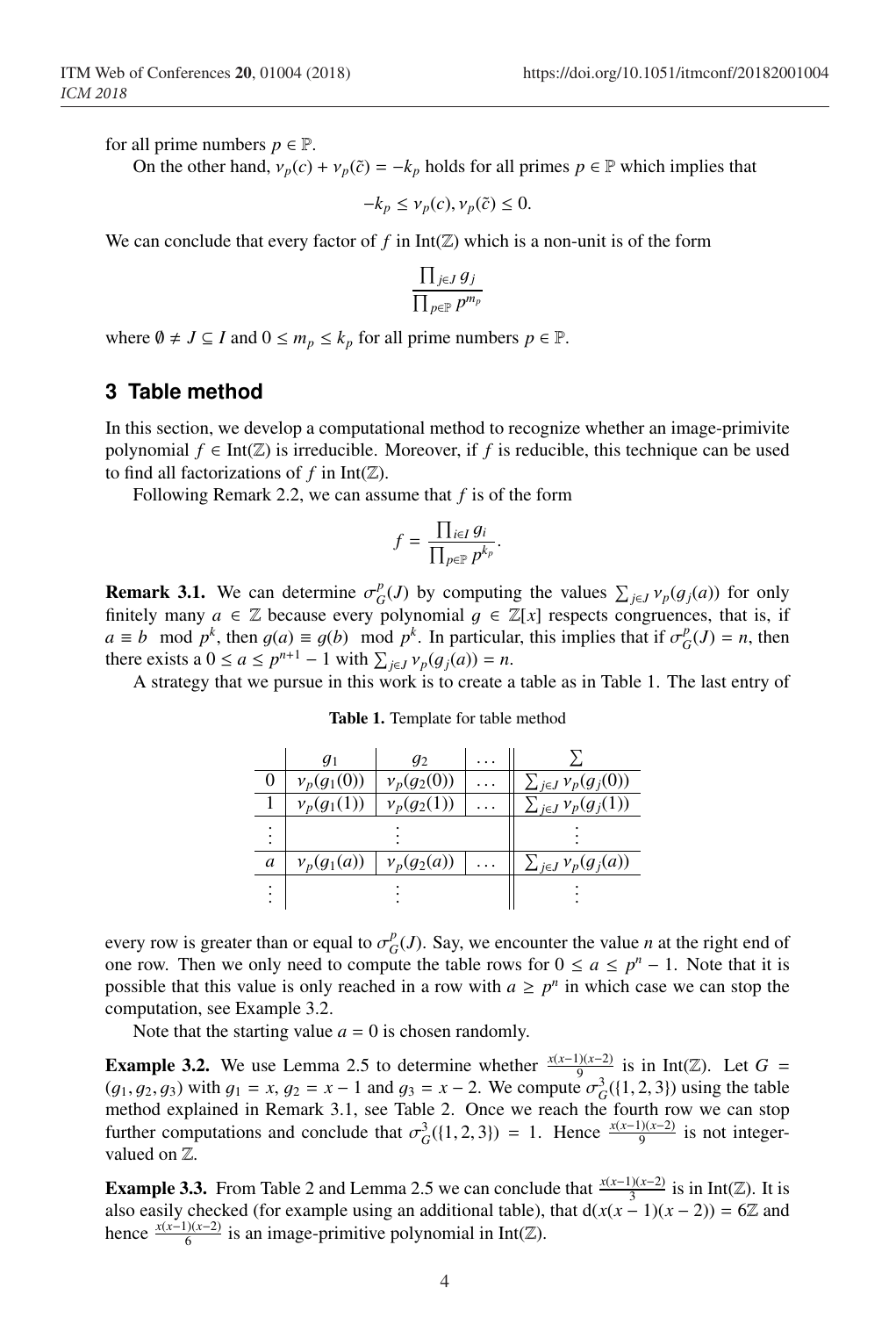Table 2. Table method for Example 3.2

|   | g <sub>1</sub> | $g_2$    | $g_3$    |          |
|---|----------------|----------|----------|----------|
| 0 | $\infty$       | 0        | 0        | $\infty$ |
|   | $\Omega$       | $\infty$ |          | $\infty$ |
| 2 | 0              | 0        | $\infty$ | $\infty$ |
| 3 |                | 0        | 0        |          |

Notation 3.4. For a finite family *G* =  $(g_i)_{i \in I}$  of polynomials  $g_i$  ∈  $\mathbb{Z}[x]$  and *J* ⊆ *I*, we set

$$
\sigma_G(J)=\sum_{p\in\mathbb{P}}\sigma^p_G(J).
$$

Keep in mind that the sum above is finite, since  $\sigma_G^p(J) = 0$  for all prime numbers  $p \in \mathbb{P}$  with  $p > \sum_{i \in J} deg(g_i)$ , see Remark 1.4.

**Theorem 1.** *Let*  $G = (g_i)_{i \in I}$  *be a finite family of primitive, irreducible polynomials*  $g_i \in \mathbb{Z}[x]$ *such that*  $f = \frac{\prod_{i \in I} g_i}{\prod_{p \in P} p^{k_p}} \in \text{Int}(\mathbb{Z})$  *is image-primitive.* 

*Then the following assertions are equivalent:*

- *(i)*  $f$  *is irreducible in*  $Int(\mathbb{Z})$ *.*
- *(ii) For all subsets*  $\emptyset \neq J \subsetneq I$  *there exists a prime number*  $p \in \mathbb{P}$  *such that*

$$
\sigma_G^p(J) + \sigma_G^p(I \setminus J) < k_p.
$$

*(iii) For all subsets*  $\emptyset \neq J \subsetneq I$ ,

$$
\sigma_G(J) + \sigma_G(I \setminus J) < \sum_{p \in \mathbb{P}} k_p.
$$

*Proof.* (*ii*)  $\Leftrightarrow$  (*iii*): It follows from Lemmas 2.4 and 2.5 that for all  $p \in \mathbb{P}$  and all  $J \subseteq I$ ,

$$
\sigma^p_G(J)+\sigma^p_G(I\setminus J)\leq \sigma^p_G(I)=k_p
$$

holds. The equivalence between assertions (*ii*) and (*iii*) follows.

 $(iii) \Rightarrow (i)$ : Assume that *f* is reducible in Int( $\mathbb{Z}$ ), that is,

$$
f = \frac{\prod_{j \in J} g_j}{\prod_{p \in \mathbb{P}} p^{m_p}} \cdot \frac{\prod_{j \in I \setminus J} g_j}{\prod_{p \in \mathbb{P}} p^{k_p - m_p}}
$$

for some subset  $\emptyset \neq J \subsetneq I$  and natural numbers  $m_p \leq k_p$  (cf. Remark 2.6). By Lemma 2.5 it follows that  $\sigma_G^p(J) \ge m_p$  and  $\sigma_G^p(I \setminus J) \ge k_p - m_p$  for all primes  $p \in \mathbb{P}$ . Hence

$$
\sigma_G(J) + \sigma_G(I \setminus J) = \sum_{p \in \mathbb{P}} \sigma_G^p(J) + \sigma_G^p(I \setminus J) \ge \sum_{p \in \mathbb{P}} k_p.
$$

(*i*) ⇒ (*iii*): Assume  $\emptyset \neq J \subsetneq I$  is a subset such that  $\sigma_G(J) + \sigma_G(I \setminus J) \geq \sum_{p \in \mathbb{P}} k_p$ . For  $p \in \mathbb{P}$ , we set  $m_p = \sigma_G^p(J)$  and  $\tilde{m}_p = \sigma_G^p(I \setminus J)$ . By Lemma 2.5 it follows that

$$
h = \frac{\prod_{j \in J} g_j}{\prod_p p^{m_p}} \quad \text{and} \quad \tilde{h} = \frac{\prod_{j \in J} g_j}{\prod_p p^{\tilde{m}_p}}
$$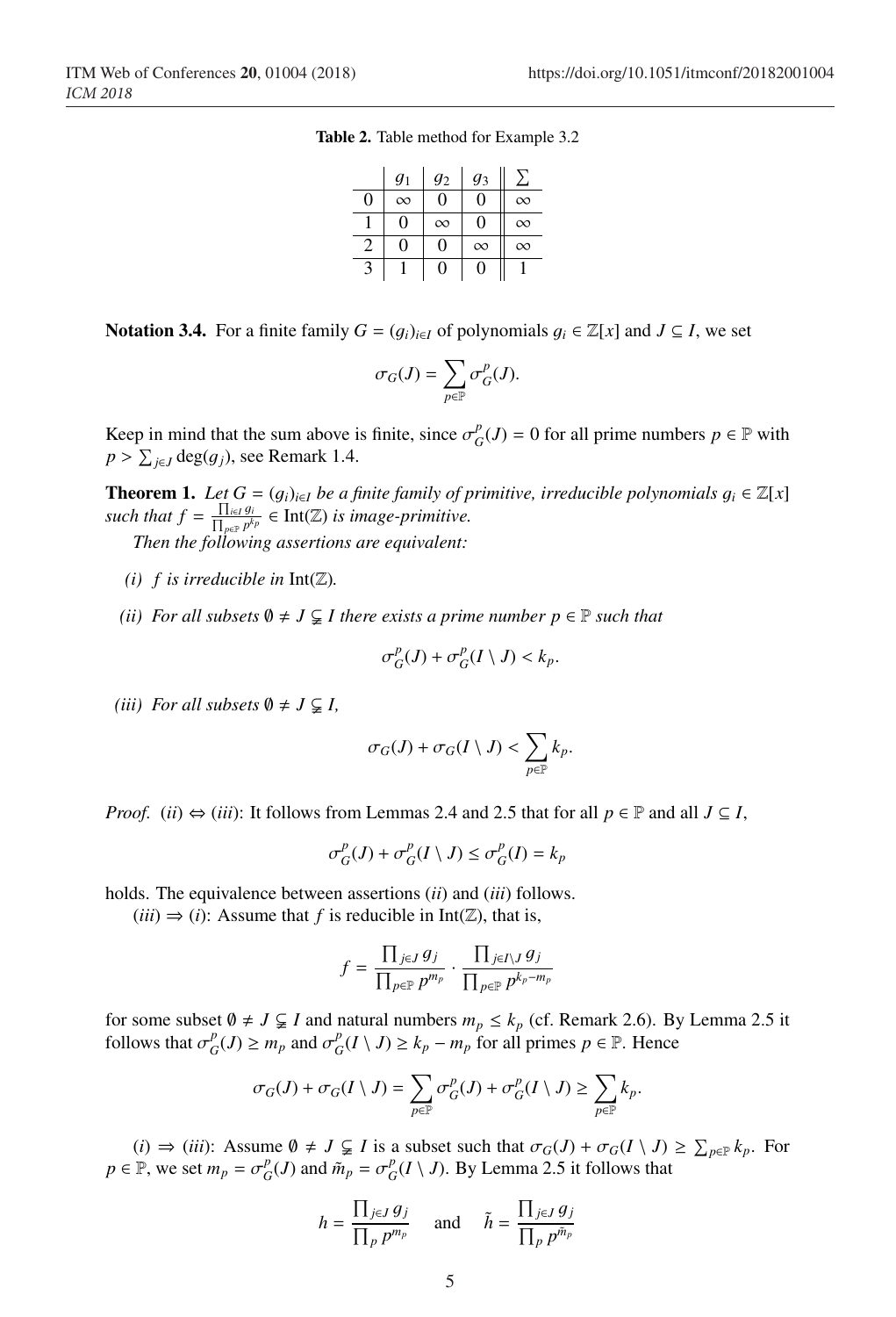are elements of Int $(\mathbb{Z})$ .

Next,  $m_p + \tilde{m}_p \le \sigma_G^p(I) = k_p$  for all primes  $p \in \mathbb{P}$  according to Lemmas 2.4 and 2.5. On the other hand,

$$
\sum_{p\in\mathbb{P}}m_p+\tilde{m}_p=\sigma_G(J)+\sigma_G(I\setminus J)\geq \sum_{p\in\mathbb{P}}k_p
$$

holds, and therefore it follows that  $m_p + \tilde{m}_p = k_p$  for all  $p \in \mathbb{P}$ .

Hence

 $f = h \cdot \tilde{h}$ 

is a proper factorization of  $f$  in Int( $\mathbb{Z}$ ), that is,  $f$  is reducible in Int( $\mathbb{Z}$ ).

Theorem 1 yields some immediate corollaries. The next one is merely a restatement of the theorem in case only one prime factor appears in the denominator.

**Corollary 3.5.** *Let*  $G = (g_i)_{i \in I}$  *be a finite family of primitive, irreducible polynomials*  $g_i \in$  $\mathbb{Z}[x]$ ,  $p \in \mathbb{P}$  *a prime number and*  $k \in \mathbb{N}$  *such that*  $f = \frac{\prod_{i \in I} g_i}{p^k}$  ∈ Int( $\mathbb{Z}$ ) *is image-primitive. Then f is irreducible in* Int( $\mathbb{Z}$ ) *if and only if for all subsets*  $\emptyset \neq J \subsetneq I$ 

$$
\sigma_G^p(J) + \sigma_G^p(I \setminus J) < k.
$$

The next corollary summarizes how to find all factorizations of a polynomial  $f \in Int(\mathbb{Z})$ into not necessarily irreducible factors.

**Corollary 3.6.** *Let G* =  $(g_i)_{i \in I}$  *be a finite family of primitive, irreducible polynomials*  $g_i$  ∈  $\mathbb{Z}[x]$  *such that*  $f = \frac{\prod_{i \in I} g_i}{\prod_{p \in P} p^{kp}} \in \text{Int}(\mathbb{Z})$  *is image-primitive.* 

*Then every factorization of f (into not necessarily irreducibles) is of the form*

$$
f = \left(\frac{\prod_{j\in J_1} g_j}{\prod_{p\in \mathbb{P}} p^{m_{1,p}}}\right) \cdots \left(\frac{\prod_{j\in J_t} g_j}{\prod_{p\in \mathbb{P}} p^{m_{t,p}}}\right)
$$

*where*  $I = J_1 \oplus \cdots \oplus J_t$  *is a partition of I such that for each prime number*  $p \in \mathbb{P}$  *the following conditions hold*

- *(i)*  $\sigma_G^p(J_i) = m_{i,p}$  *for all*  $1 \le i \le t$ ,
- *(ii)*  $m_{1,p} + \cdots + m_{t,p} = k_p$  *and*

Remark 3.7. We can use Corollary 3.6 also to find the factorizations into irreducibles of  $f \in Int(\mathbb{Z})$ . For this purpose, we need to find all partitions of *I* which satisfy the conditions but cannot be "refined" any further.

Example 3.8. We find all factorizations of

$$
f = \frac{(x^3 + 2x + 1)(x^2 + 2x + 1)(x^3 - 3x^2 + 8x + 20)(x^3 + 5)}{4}
$$

and consider the family of polynomials  $G = (g_1, g_2, g_3, g_4)$  with  $g_1 = x^3 + 2x + 1$ ,  $g_2 =$  $x^{2} + 2x + 1$ ,  $g_{3} = x^{3} - 3x^{2} + 8x + 20$  and  $g_{4} = x^{3} + 5$ .

The degree of the product is 11, which means that possible prime factors of the fixed divisor are 2, 3, 5, 7 and 11. By plugging in 0, we can exclude 3 and 7 and by plugging in 1, we can exclude 5 and 11.

We create a table for  $p = 2$ , see Table 3.

It follows that the  $\sigma_G(\{1, 2, 3, 4\}) = \sigma_G^2(\{1, 2, 3, 4\}) = 2$ . Therefore, *f* is image-primitive.

 $\Box$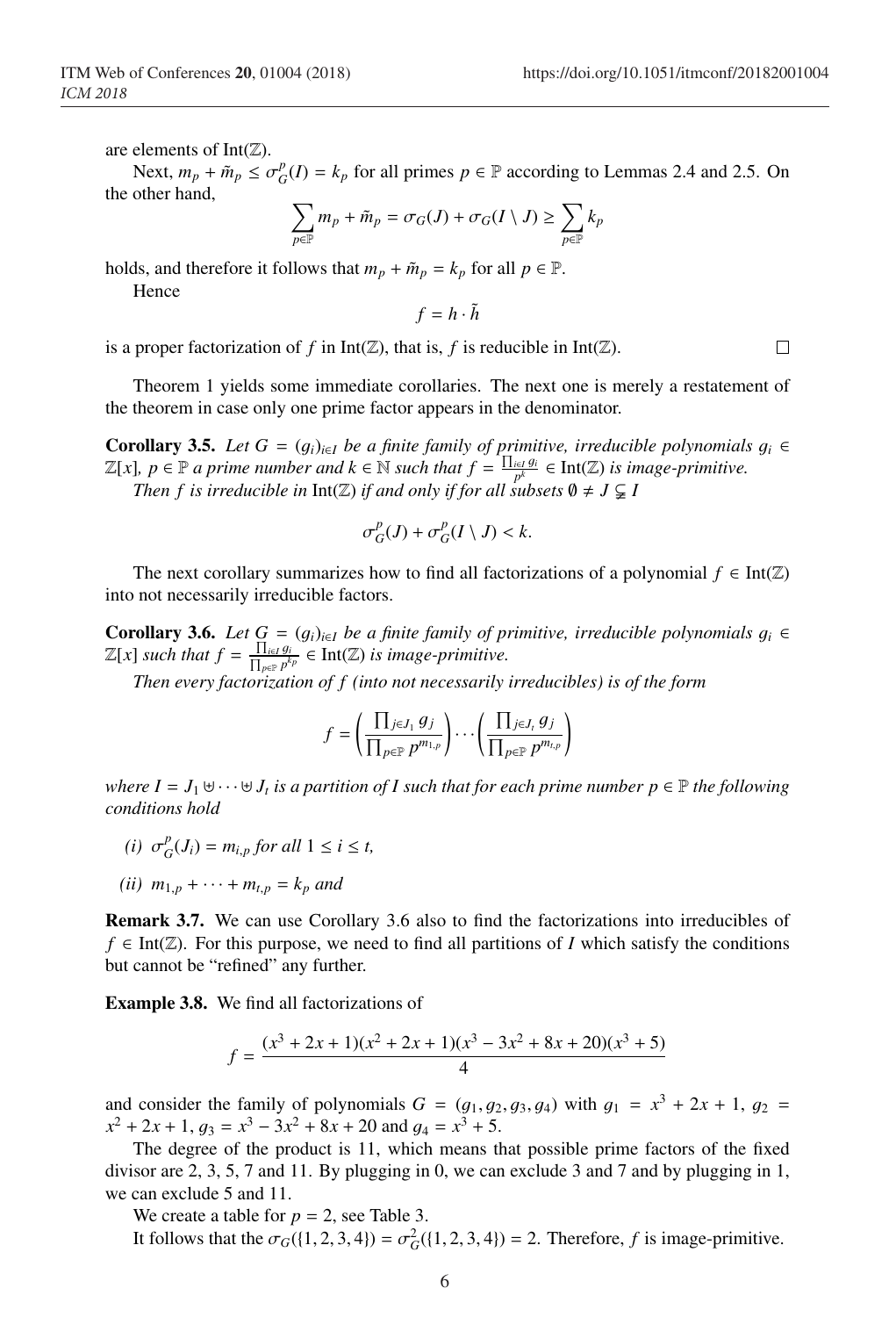Table 3. Tables for Example 3.8

|   | g <sub>1</sub> | g <sub>2</sub> | $g_3$ | $q_4$ | v <sub>2</sub> |
|---|----------------|----------------|-------|-------|----------------|
| 0 |                | 0              |       | 0     |                |
|   |                |                |       |       | b              |
| 2 |                | O              |       | 1     |                |
| 3 |                |                |       | C     | 12             |

There are 3 partitions of  $\{1, 2, 3, 4\}$  which satisfy the conditions of Corollary 3.6. These are

$$
\{1, 2, 3, 4\} = \{1, 3\} \uplus \{2\} \uplus \{4\}
$$

$$
= \{2, 3\} \uplus \{1\} \uplus \{4\}
$$

$$
= \{3, 4\} \uplus \{1\} \uplus \{2\}
$$

It follows that

$$
f = \frac{(x^3 + 2x + 1)(x^3 - 3x^2 + 8x + 20)}{4}(x^2 + 2x + 1)(x^3 + 5)
$$
  
= 
$$
\frac{(x^2 + 2x + 1)(x^3 - 3x^2 + 8x + 20)}{4}(x^3 + 2x + 1)(x^3 + 5)
$$
  
= 
$$
\frac{(x^3 - 3x^2 + 8x + 20)(x^3 + 5)}{4}(x^3 + 2x + 1)(x^2 + 2x + 1)
$$

are all factorizations of  $f$  into irreducibles in Int( $\mathbb{Z}$ ).

**Corollary 3.9.** *Let*  $G = (g_i)_{i \in I}$  *be a finite family of primitive, irreducible polynomials*  $g_i$  ∈  $\mathbb{Z}[x]$  *such that*  $f = \frac{\prod_{i \in I} g_i}{\prod_{p \in P} p^{k_p}} \in \text{Int}(\mathbb{Z})$  *is image-primitive.* 

*If there exists a prime number*  $p \in \text{Int}(\mathbb{Z})$  *<i>such that*  $\sigma_G^p(J) + \sigma_G^p(I \setminus J) < k_p$  *for all subsets*  $\emptyset \neq J \subsetneq I$ , then f is irreducible.

The following example shows that the implication in Corollary 3.9 cannot be reversed in general. A similar observation has already been made by Peruginelli [8] in the case of square-free denominators.

Example 3.10. We consider the polynomial

$$
f = \frac{(x^2 + 4)(x^2 - 2x + 5)(x^3 - 5x^2 + 6x + 5)}{20}.
$$

We set  $g_1 = x^2 + 4$ ,  $g_2 = x^2 - 2x + 5$  and  $g_3 = x^3 - 5x^2 + 6x + 5$ ,  $G = (g_1, g_2, g_3)$  and compute a table with respect to  $v_2$  and  $v_5$  using the table method which we explained in Remark 3.1, see Table 4. Possible prime factors of the fixed divisors of the numerator are 2, 3, 5 and 7. By plugging in 0, one can see that 3 and 7 cannot occur.

We can read off these tables that  $\sigma_G^2({1, 2}) + \sigma_G^2({3}) = 2 = k_2$  and  $\sigma_G^5({2}) + \sigma_G^2({1, 3}) =$  $1 = k<sub>5</sub>$ . Hence the lefthand side of the implication in Corollary 3.9 does not hold.

However, *f* is irreducible according to Theorem 1, since

$$
\sigma_G(\{1\}) + \sigma_G(\{2, 3\}) = 0 < 3 = k_2 + k_5
$$
\n
$$
\sigma_G(\{2\}) + \sigma_G(\{1, 3\}) = 1 < 3
$$
\n
$$
\sigma_G(\{3\}) + \sigma_G(\{1, 2\}) = 2 < 3
$$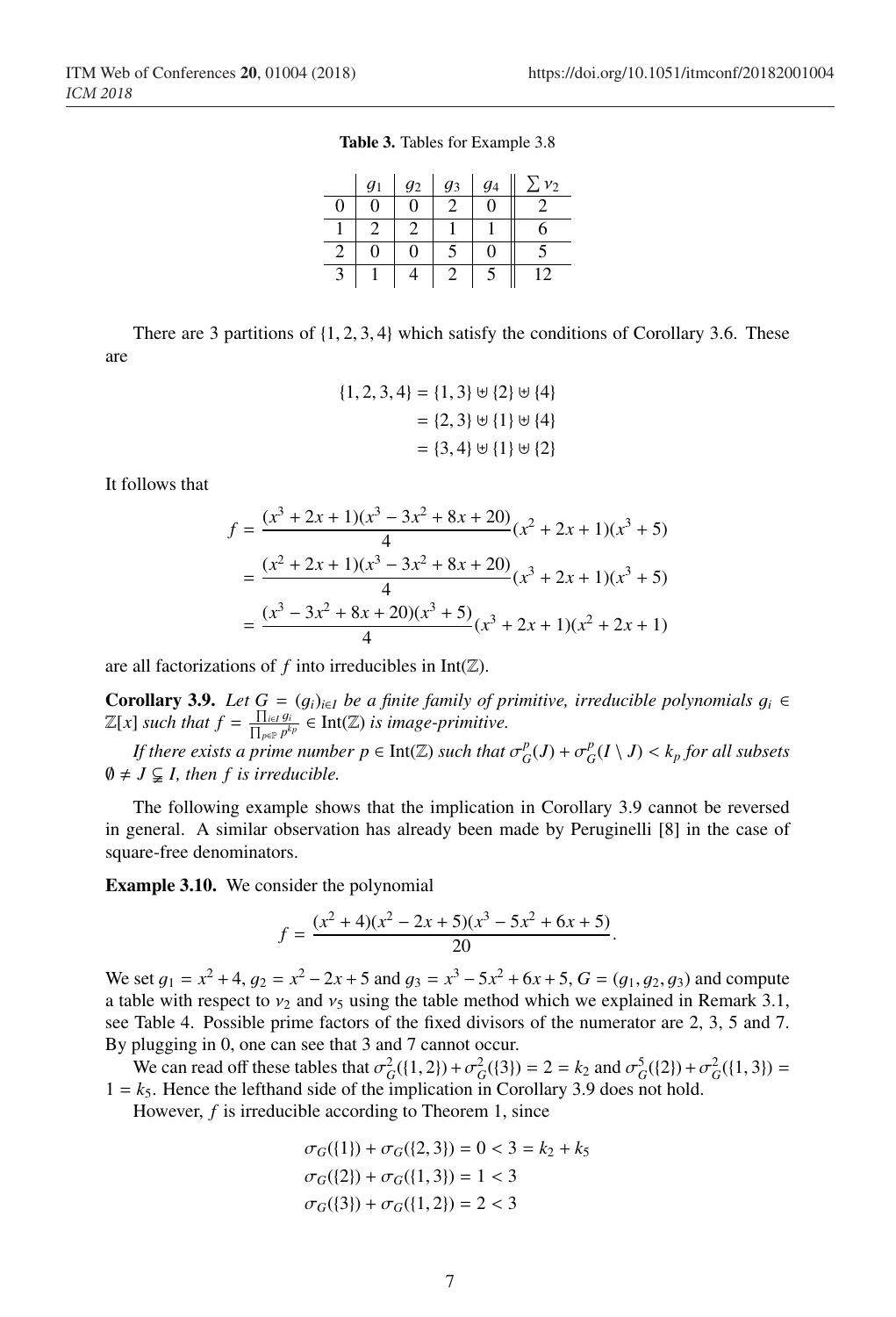3 0 0 1 1 1 4 | 1 | 0 | 0 || 1

|  |                                 | $\mid g_1 \mid g_2 \mid g_3 \mid \sum v_2$ |  |  | $g_1 \mid g_2 \mid g_3 \mid \sum v_5$ |
|--|---------------------------------|--------------------------------------------|--|--|---------------------------------------|
|  | $0 \mid 2 \mid 0 \mid 0 \mid 2$ |                                            |  |  |                                       |
|  |                                 | $1 \ 0 \ 2 \ 0 \ 1 \ 2$                    |  |  | $1 \mid 1 \mid 0 \mid 0 \mid 1$       |
|  | $2 \mid 3 \mid 0 \mid 0 \mid 3$ |                                            |  |  | 2   0   1   1   2                     |

Table 4. Tables for Example 3.10

Since for all non-empty subsets *J* of an index set of size 3, either *J* or its complement is a singleton, there are no more subsets to be checked.

## **4 Open questions**

#### **Absolutely irreducible polynomials in** Int(Z)

 $3 \mid 0 \mid 3 \mid 0 \mid 3$ 

We are interested in a certain subclass of irreducible polynomials in  $Int(\mathbb{Z})$ .

**Definition 4.1.** A polynomial  $f \in Int(\mathbb{Z})$  is *absolutely irreducible* if for all  $n \in \mathbb{N}$ ,  $f^n$  has exactly one factorization into irreducibles, that is,

$$
f^n = \underbrace{f \cdots f}_{n \text{ times}}
$$

**Remark 4.2.** It is easily seen that  $d(g^n) = d(g)^n$ . Hence, if  $g \in \mathbb{Z}[x]$  is primitive and irreducible with fixed divisor  $d\mathbb{Z}$ , then  $f = \frac{g}{d}$  is absolutely irreducible.

Polynomials of the form described in Remark 4.2 are not the only types of absolutely irreducible polynomial as the following example shows.

**Example 4.3.** The polynomial  $f = \frac{x(x-1)}{2}$  is absolutely irreducible: According to Remark 2.6, any factorization of  $f^n$  into two non-units in  $Int(\mathbb{Z})$  is of the form

$$
\left(\frac{x^k(x-1)^{\ell}}{2^t}\right) \cdot \left(\frac{x^{n-k}(x-1)^{n-\ell}}{2^{n-t}}\right)
$$

However,  $d(x) = d(x^m) = \mathbb{Z}$  and  $d(x - 1) = d((x - 1)^m) = \mathbb{Z}$  for all *m*. Therefore, it follows that  $t = \ell = k$  which implies that f is absolutely irreducible.

The following example shows that not every irreducible polynomials is also absolutely irreducible.

**Example 4.4.** Let  $f = \frac{x(x^2+2x+5)}{2}$ . Using Remark 3.1, we create tables for the prime numbers 2, see Table 5. The prime number 3 can be excluded by plugging in 1. From this table we

|    | $\boldsymbol{x}$ | $x^2 + 2x + 5$ | $\Sigma$ $v_2$ |
|----|------------------|----------------|----------------|
| I) | $\infty$         |                | $\infty$       |
|    |                  |                |                |
|    |                  |                |                |

can see, that *f* is irreducible in  $Int(\mathbb{Z})$ . However, it is not absolutely irreducible since

$$
f^{2} = f \cdot f = \frac{x^{2}(x^{2} + 2x + 5)}{4} \cdot (x^{2} + 2x + 5)
$$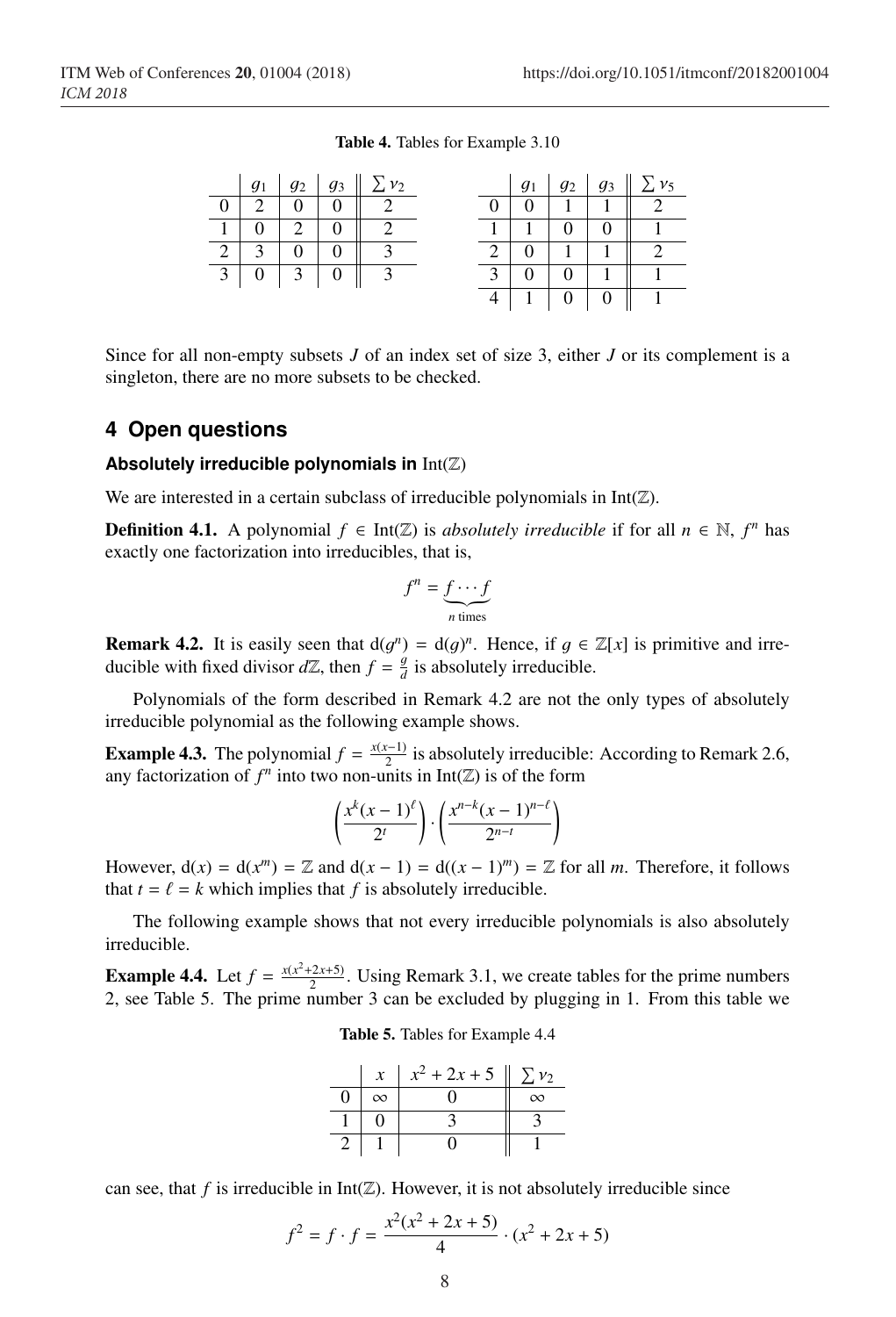Question: Can we use the table method to recognize absolutely irreducible polynomials? For example, assume f is an irreducible polynomial in  $Int(\mathbb{Z})$  such that there are two polynomials in the numerator  $q_i \neq q_j$  whose table columns look alike. Then, it is easily seen that they can be interchanged in every factorization of  $f^n$  with  $n > 1$  and hence such a polynomial cannot be absolutely irreducible.

If not the table method, is there some other way to recognize absolutely irreducible polynomials?

#### **A** Irreducible polynomials in  $Int(\mathbb{Z}_{(p)})$

The *length* of factorization of, here a polynomial  $f \in Int(\mathbb{Z}_{(p)})$ , into irreducibles is the number of irreducible factors. The collection of all possible lengths of an element is called its *set of lengths*. When we speak of multisets of lengths, then we simply take multiplicities of lengths into account. Note that we want to count multiplicities only for essentially different factorizations, that is, if the factors of the two factorizations are not pairwise associated. For details on factorizations, we refer to Geroldinger and Halter-Koch's textbook [6].

**Question.** Which multisets of lengths can occur in  $Int(\mathbb{Z}_{(p)})$ ?

It is known that every finite (multi-)set of natural numbers occurs as (multi-)set of a polynomial in  $Int(\mathbb{Z})$ , see Frisch [4] and Frisch, Nakato and Rissner [5]. The construction that was used in these papers cannot immediately be adapted to the local (or semilocal case) because it strongly relies on the existence of infinitely many prime numbers.

In order to overcome the difficulties, we are trying to answer the following question.

**Question.** How to construct irreducible polynomials in  $Int(\mathbb{Z}_{(p)})$  with a prescribed fixed divisor?

Another question that comes up in that context is whether  $Int(\mathbb{Z}_{(p)})$  is *transfer Krull*, that is, there exists a transfer homomorphism to a block monoid. For definitions and further details, we refer to [6].

It has been shown in [4] that no such homomorphism can exist for  $Int(\mathbb{Z})$ . More generally, it is known that  $Int(D)$  is not transfer Krull if  $D$  is a Dedekind domain with infinitely many maximal ideals, all of which have finite index, see [5].

Question. Does there exist a transfer homomorphism from the multiplicative monoid of Int( $\mathbb{Z}_{(p)}$ ) to a block monoid?

## **Acknowledgement**

Sarah Nakato is supported by the Austrian Science Fund (FWF): P 27816 and P 30934. Roswitha Rissner is supported by the Austrian Science Fund (FWF): P 28466.

## **References**

- [1] David F. Anderson and Paul-Jean Cahen and Scott T. Chapman and William W. Smith: *Some factorization properties of the ring of integer-valued polynomials*, in Zerodimensional commutative rings, Lecture Notes in Pure and Appl. Math.,171:125– 142,1995.
- [2] Paul-Jean Cahen and Jean-Luc Chabert: *Elasticity for integral-valued polynomials*, J. Pure Appl. Algebra, 103:303–311, 1995.